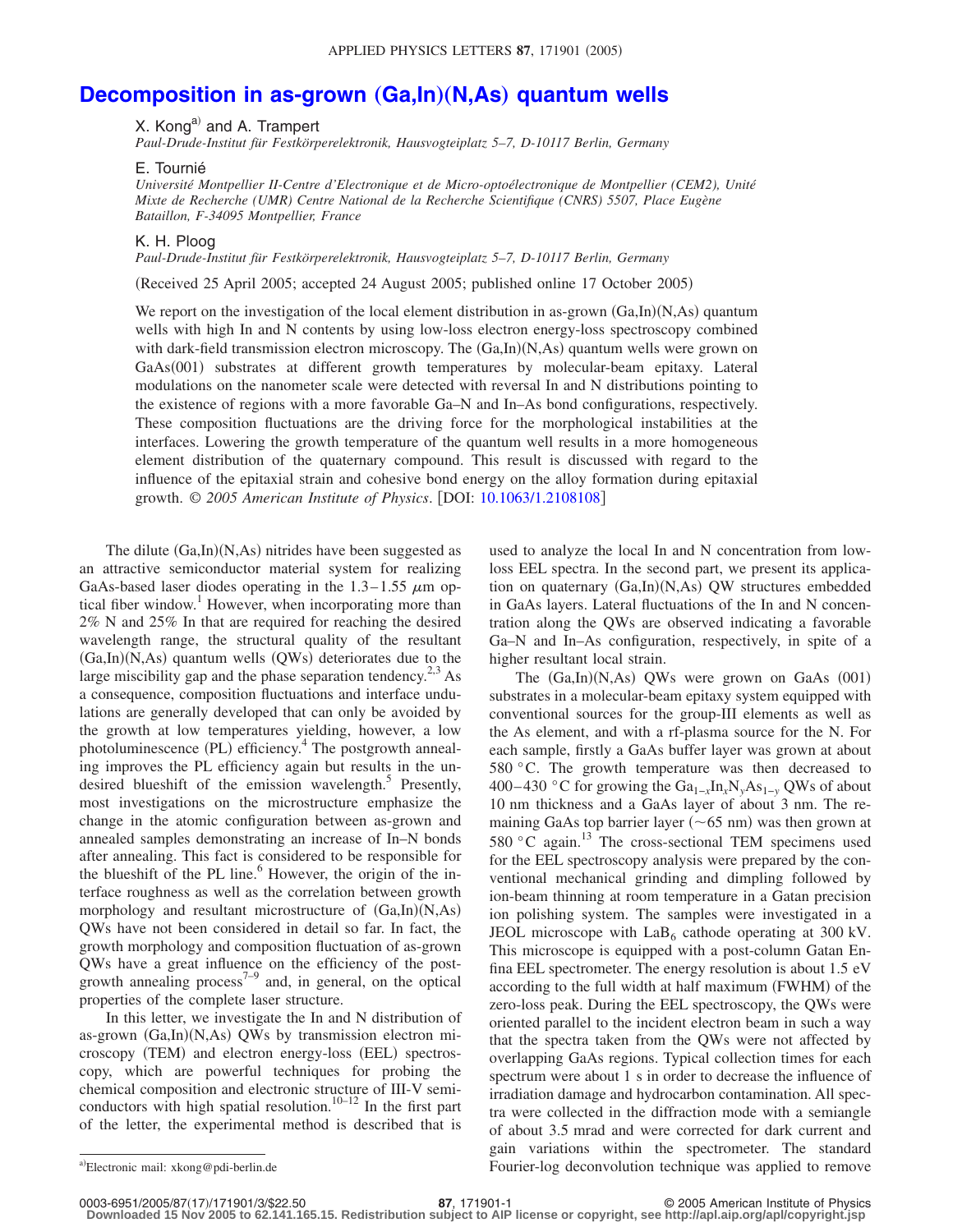

FIG. 1. The low-loss EEL spectra from GaAs and (Ga,In)(N,As). Inset shows the experimental plasmon energies vs N and In contents.

multiple inelastic scattering including the multiple plasmon excitations.<sup>14</sup> The Kramers-Kronig analysis was utilized to remove the plasmon excitation and to get the imaginary part  $\varepsilon_2(E)$  of the dielectric function.

Figure 1 shows EEL spectra from GaAs and Ga, In)(N,As) in the low-loss region reflecting two main characteristics: the plasmon excitation at about 16 eV and the broad peak including the In 4*d* (above 18 eV) and the Ga 3*d* (above 20 eV) interband transitions, which are superimposed on the rapidly falling tail of the plasmon excitation.<sup>12</sup> Both features are utilized to quantitatively measure the N, Ga, and In contents independently and simultaneously from one lowloss spectrum, as demonstrated in the following. The In and Ga mole fractions of the  $(Ga, In)(N, As)$  alloy were analyzed from the integration of the In 4*d* and Ga 3*d* transition intensities in the  $\varepsilon_2$  spectrum, in which the influence of the plasmon peak has been removed allowing a better background fit with an inverse power law. For this purpose, the Ga and In differential cross sections were experimentally determined from the GaAs substrate and from reference samples with known In and Ga contents, respectively. The corresponding Ga contribution is analyzed by applying the same method when separating overlapping edges in the EEL spectra.<sup>15-17</sup> Then, the ratio between the Ga and In cross sections in the integration range  $(18-40 \text{ eV})$  before the As  $M_{4,5}$  edge  $(\sim 42$  eV) was calculated and used to isolate the pure Ga 3*d* 

transition. This allows to measure the Ga concentration by normalizing to 100% Ga in the GaAs substrate. Finally, the In concentration was determined by the simple relation In: Ga= $x$ :  $(1-x)$  applicable for these quaternary alloys.<sup>18</sup>

On the other hand, the plasmon excitation corresponds to the collective oscillations of valence electrons, and its energy  $E_p$  strongly depends on the effective electron mass.<sup>14</sup> Therefore, the shift of  $E_p$  is correlated to the change of the band structure and thus to the change of the chemical composition of the compound semiconductor. In order to verify this dependency for  $Ga_{1-x}In_xN_yAs_{1-y}$ , the plasmon energies were experimentally determined for two sets of reference samples containing three QWs with systematic variations of In and N concentrations, respectively. The three QWs in the first sample contain a constant  $N(2.5%)$  but increasing In content  $(23\%, 30\%, \text{ and } 40\%)$ , whereas the QWs in the second reference sample consists of a fixed In  $(35%)$  and variable N content  $(1\%, 2\%, \text{ and } 3.5\%)$ . The weak contrast variation in the chemically sensitive (002) dark-field images of the reference samples indicates the small composition fluctuation along the QWs. The average plasmon energies and their standard variations calculated from ten EEL spectra along every QW in the two reference samples are summarized in the inset of Fig. 1. The results demonstrate that, within the composition range of interest,  $E_p$  is sensitively depending on the N content but is almost independent on the In content.<sup>19</sup> This conclusion is in agreement with theoretical and experimental results, which demonstrate a stronger bowing effect on the band structure for the incorporation of N compared to In atoms.20 Therefore, the N concentration can directly be determined according to the shift of  $E_p$  relative to its position for the GaAs substrate.

Based on this low-loss EEL spectroscopy method, we have investigated the origin of the morphological instabilities and contrast modulations detected in as-grown (Ga,In)(N,As) QWs. For this purpose, we have compared two samples, which contain QWs with nominally identical compositions of about 3% N and 30% In, which are however, grown at slightly different temperatures. For the QW grown at 430 °C, the cross-sectional (002) dark-field TEM image in Fig. 2(a) reveals strong interface undulations and contrast modulations along the QW pointing to large composition fluctuations, whereas the QW grown at 410 °C [Fig. 2(c)]



FIG. 2. Cross-sectional (002) dark-field TEM images of  $(Ga, In)(N, As)$  QW grown at 430 °C (a) and 410 °C (c). Scans of low-loss EEL spectra along both QWs are marked by circles, the corresponding plasmon energies are given in the insets. The results of the N and In contents are summarized in (b) and (d), respectively.

**Downloaded 15 Nov 2005 to 62.141.165.15. Redistribution subject to AIP license or copyright, see http://apl.aip.org/apl/copyright.jsp**